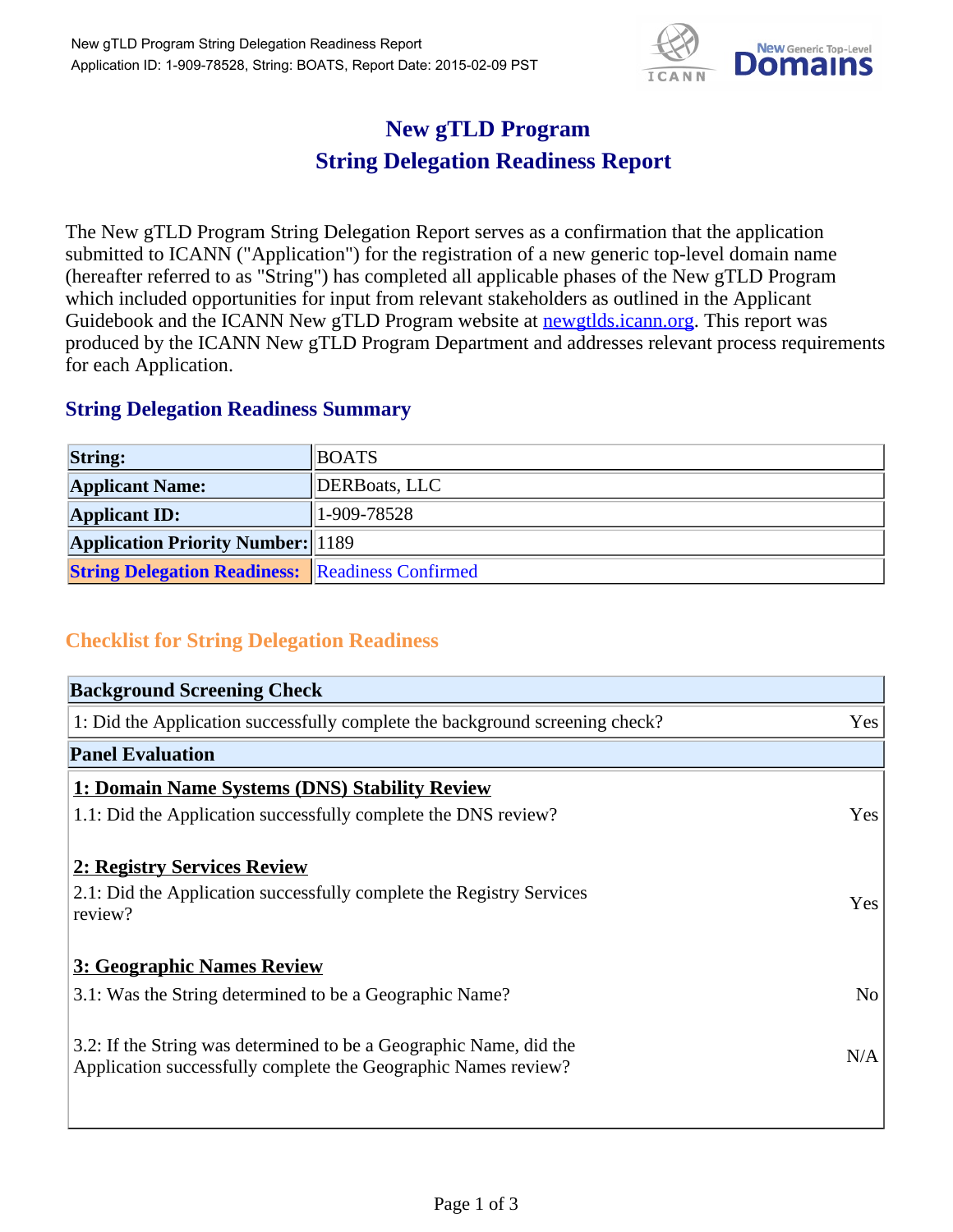

| 4: Financial Review                                                                |            |
|------------------------------------------------------------------------------------|------------|
| $\vert$ 4.1: Did the Application successfully complete the Financial Capability    | Yes        |
| review?                                                                            |            |
| <b>5: Technical Review</b>                                                         |            |
| 5.1: Did the Application successfully complete the Technical and                   | <b>Yes</b> |
| <b>Operation Capability review?</b>                                                |            |
|                                                                                    |            |
| <b>6: String Similarity Review</b>                                                 |            |
| $\vert$ 6.1: Was the Application determined to not be confusingly similar to other | No         |
| applied for strings, including through String Confusion Objections?                |            |
| 6.2: If the Application was determined to be confusingly similar to other          |            |
| applied for strings, including through String Confusion Objections, did the        |            |
| Application prevail in the string contention resolution process (CPE,              | Yes        |
| Auction, and/or Self-Resolution of String Contention via                           |            |
| withdrawal/termination of all other members in contention)?                        |            |

| <b>Public Comment Period</b>                                                                                                                                                                   |                |
|------------------------------------------------------------------------------------------------------------------------------------------------------------------------------------------------|----------------|
| 1: Was the public provided an opportunity to submit comments on the Application?                                                                                                               | Yes            |
| 2: Were comments for the Application considered by evaluation panels?                                                                                                                          | Yes            |
| <b>Objection Process</b>                                                                                                                                                                       |                |
| 1: Were objections filed against the Application?                                                                                                                                              | N <sub>o</sub> |
| 2: If objections were filed against the Application, did Applicant prevail in the dispute<br>resolution proceedings for all Legal Rights, Limited Public Interest and Community<br>Objections? | N/A            |
| Governmental Advisory Committee (GAC) Advice                                                                                                                                                   |                |
| 1: Did the GAC have an opportunity to provide advice for the Application?                                                                                                                      | Yes            |
| 2: Did the GAC provide consensus GAC advice that the String should not be approved by<br>the ICANN Board?                                                                                      | N <sub>o</sub> |
| 3: If the GAC provided consensus GAC advice to the ICANN Board, did the ICANN Board<br>(or New gTLD Program Committee) accept the GAC advice?                                                  | N/A            |
| <b>Accountability Mechanisms</b>                                                                                                                                                               |                |
| 1: Was the Application the subject of a complaint or review through one of ICANN's<br>accountability mechanisms (Reconsideration or Independent Review)?                                       | N <sub>0</sub> |
| 1.1: If yes, did the BGC, ICANN Board or New gTLD Program Committee determine that<br>the Application should not proceed to contracting?                                                       | N/A            |